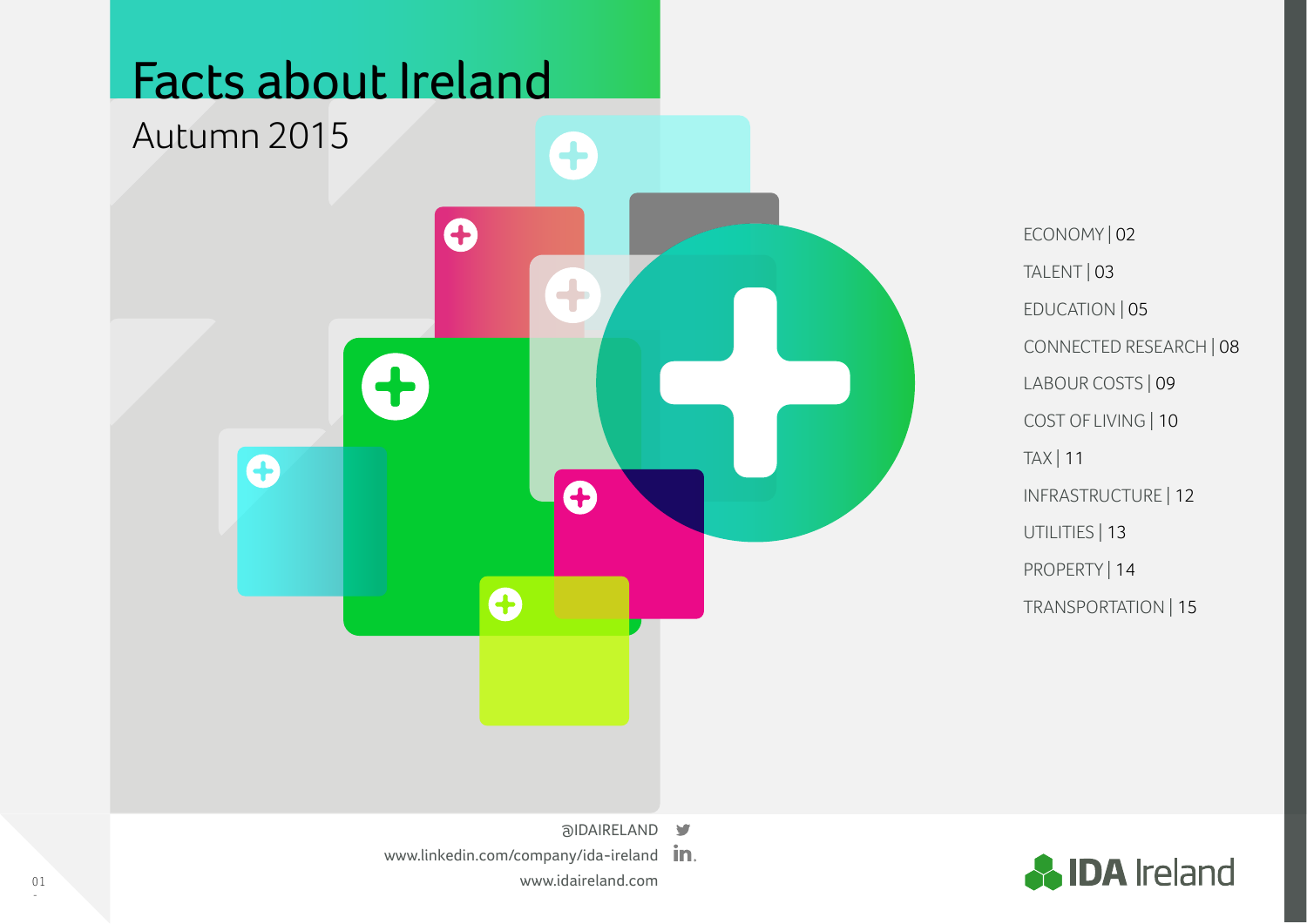## **Economy** Real GDP Growth

There are many reasons why companies locate themselves in Ireland, but it all starts with positive leadership and policies. Successive governments have developed an open economy and invested heavily to develop Ireland's infrastructure. This has allowed IDA Ireland to continue to attract high-performing industries, even through challenging times. The Irish economy has recovered with domestic demand improving and strength in our trading partners fuelling external demand:

- Ireland is on track to be the fastest growing economy in Europe for the 2nd year in 2015
- Unemployment has been falling for the three years, as the economy continues to add jobs
- Domestic economy now recovering and contributing positively to growth
- Exports are at an all-time high, driven by both goods and services

| <b>COUNTRY</b>        | 2014%  |     | 2015(F)% 2016(F)% | 2017(F)% |
|-----------------------|--------|-----|-------------------|----------|
| <b>IRELAND</b>        | 4.8    | 3.9 | 3.3               | 2.8      |
| <b>UNITED STATES</b>  | 2.4    | 3.1 | 3.1               | 2.7      |
| <b>UNITED KINGDOM</b> | 2.6    | 2.7 | 2.3               | 2.2      |
| <b>SPAIN</b>          | 1.4    | 2.5 | 2.0               | 1.8      |
| <b>FRANCE</b>         | 0.4    | 1.2 | 1.5               | 1.7      |
| SWITZERLAND           | 2.0    | 0.8 | 1.2               | 1.5      |
| <b>GERMANY</b>        | 1.6    | 1.6 | 1.7               | 1.5      |
| <b>NETHERLANDS</b>    | 0.9    | 1.6 | 1.5               | 1.4      |
| <b>PORTUGAL</b>       | 0.9    | 1.6 | 1.5               | 1.4      |
| <b>JAPAN</b>          | $-0.1$ | 1.0 | 1.2               | 0.4      |

**Source: IMF Economic Outlook 2015**

## **Composition of Exports 2013**



**Source: CSO, 2013**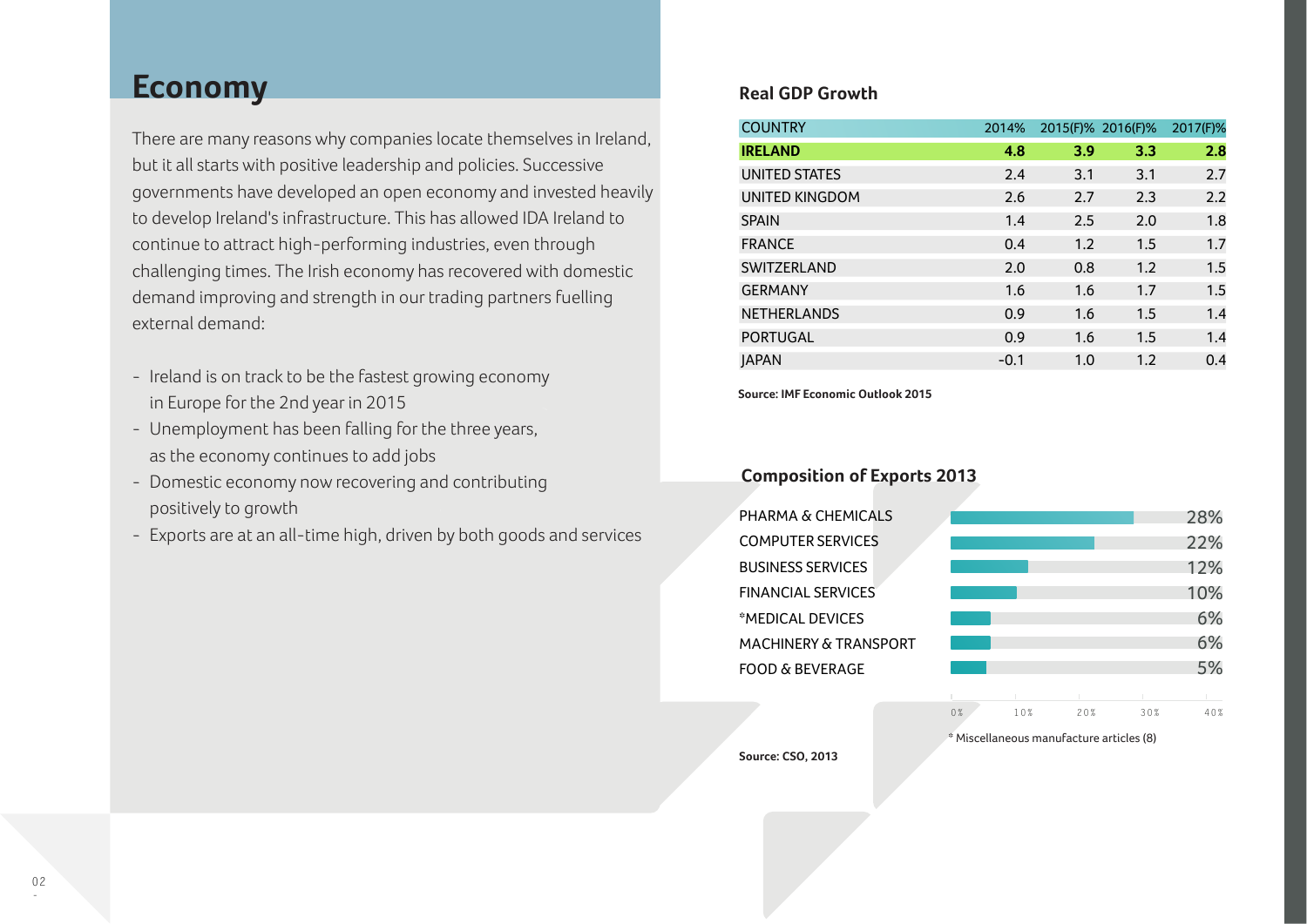## **Talent**

Our young workforce is capable, highly adaptable mobile and very committed to achievement. Ireland has the youngest population in Europe with 40% of the population under 29 years old.

### **% Population Under 29 Years**

| <b>COUNTRY</b>     | <b>TOTAL</b> |
|--------------------|--------------|
| <b>IRELAND</b>     | 40.2         |
| <b>FRANCE</b>      | 36.5         |
| <b>UK</b>          | 37.2         |
| <b>NETHERLANDS</b> | 35.3         |
| <b>POLAND</b>      | 35.2         |
| EU                 | 32.2         |
| <b>SPAIN</b>       | 30.8         |
| <b>GERMANY</b>     | 30.1         |
| <b>ITALY</b>       | 29.2         |
| <b>HUNGARY</b>     | 32.5         |
| SWITZERLAND        | 33.1         |

**Source: Eurostat, 2015**

## **Population by Region & Population Projections**

|                 | <b>TOTAL</b><br>2011 | TOTAL<br><b>PROJECTIONS</b><br>2026 |
|-----------------|----------------------|-------------------------------------|
| <b>REGION</b>   | 000's                | 000's                               |
| <b>DUBLIN</b>   | 1,262                | 1,421                               |
| SOUTH-WEST      | 662                  | 730                                 |
| MID-EAST        | 534                  | 617                                 |
| <b>MIDLANDS</b> | 283                  | 327                                 |
| <b>BORDER</b>   | 516                  | 544                                 |
| SOUTH-EAST      | 499                  | 551                                 |
| <b>WEST</b>     | 441                  | 459                                 |
| MID-WEST        | 378                  | 394                                 |
| <b>TOTAL</b>    | 4,575                | 5,043                               |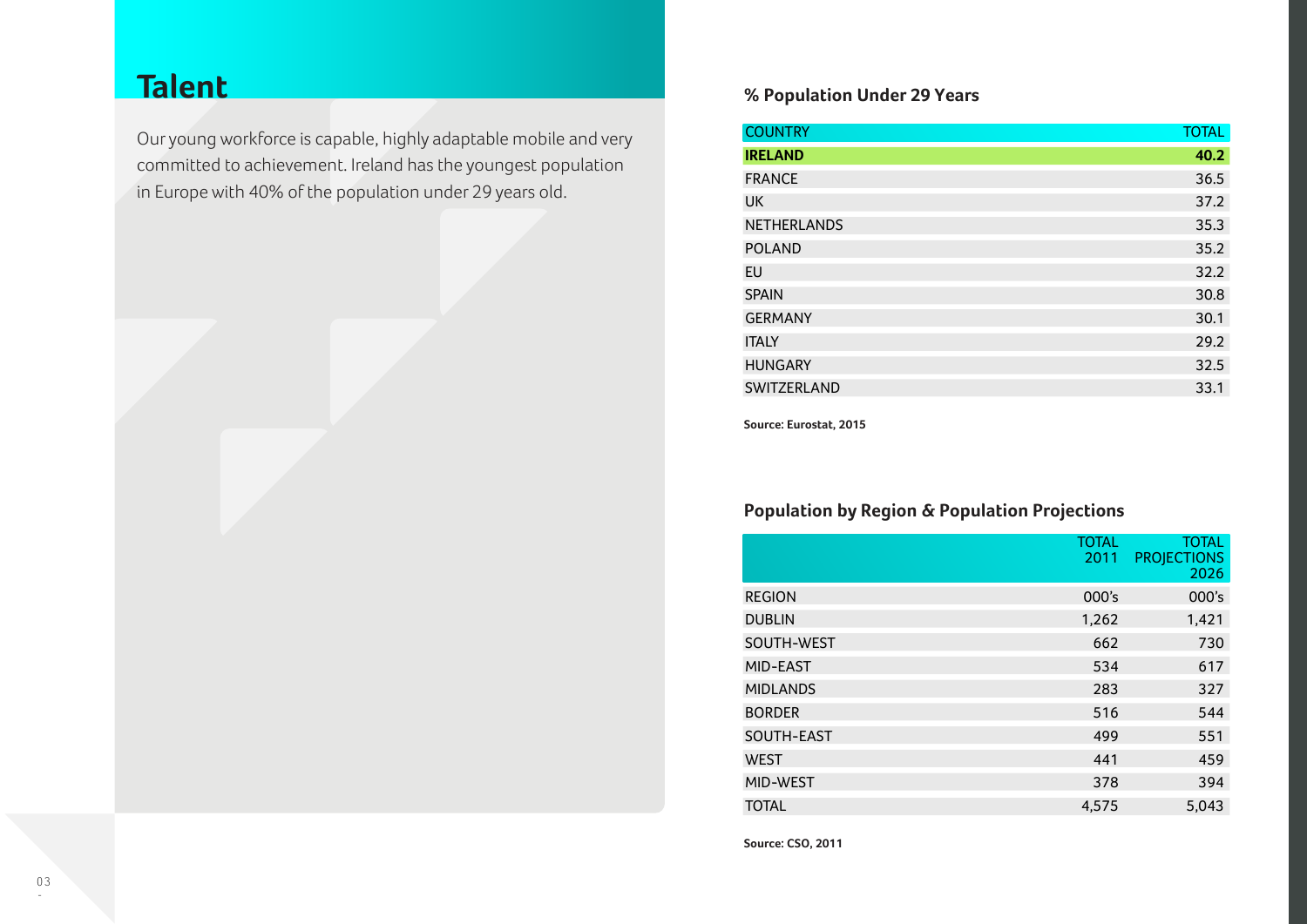## **Talent**

# **IMD World Competitiveness, 2015** Key Rankings

| <b>IRELAND</b>           | 1  |
|--------------------------|----|
| NETHERLANDS              | 6  |
| <b>USA</b>               | 11 |
| <b>SINGAPORE</b>         | 17 |
| POI AND                  | 20 |
| UK                       | 21 |
| GFRMANY                  | 32 |
| <b>FRANCE</b>            | 33 |
| <b>CZECH REPUBLIC 34</b> |    |
| CHINA                    | 35 |

The national culture is open to foreign ideas

**IRELAND 1** NETHERLANDS<sub>2</sub> SINGAPORE 12 CHINA 19 UK 21 USA 30 POLAND 32 GERMANY 43 CZECH REPUBLIC 51 FRANCE 59 Flexibility & adaptability of people are high when faced new challenges

| <b>IRELAND</b>           | 1  |
|--------------------------|----|
| POI AND                  | 8  |
| USA                      | 15 |
| NETHERLANDS              | 18 |
| <b>SINGAPORE</b>         | 27 |
| <b>CZECH REPUBLIC 32</b> |    |
| UK                       | 42 |
| <b>CHINA</b>             | 47 |
| <b>GERMANY</b>           | 49 |
| FRANCE                   | 60 |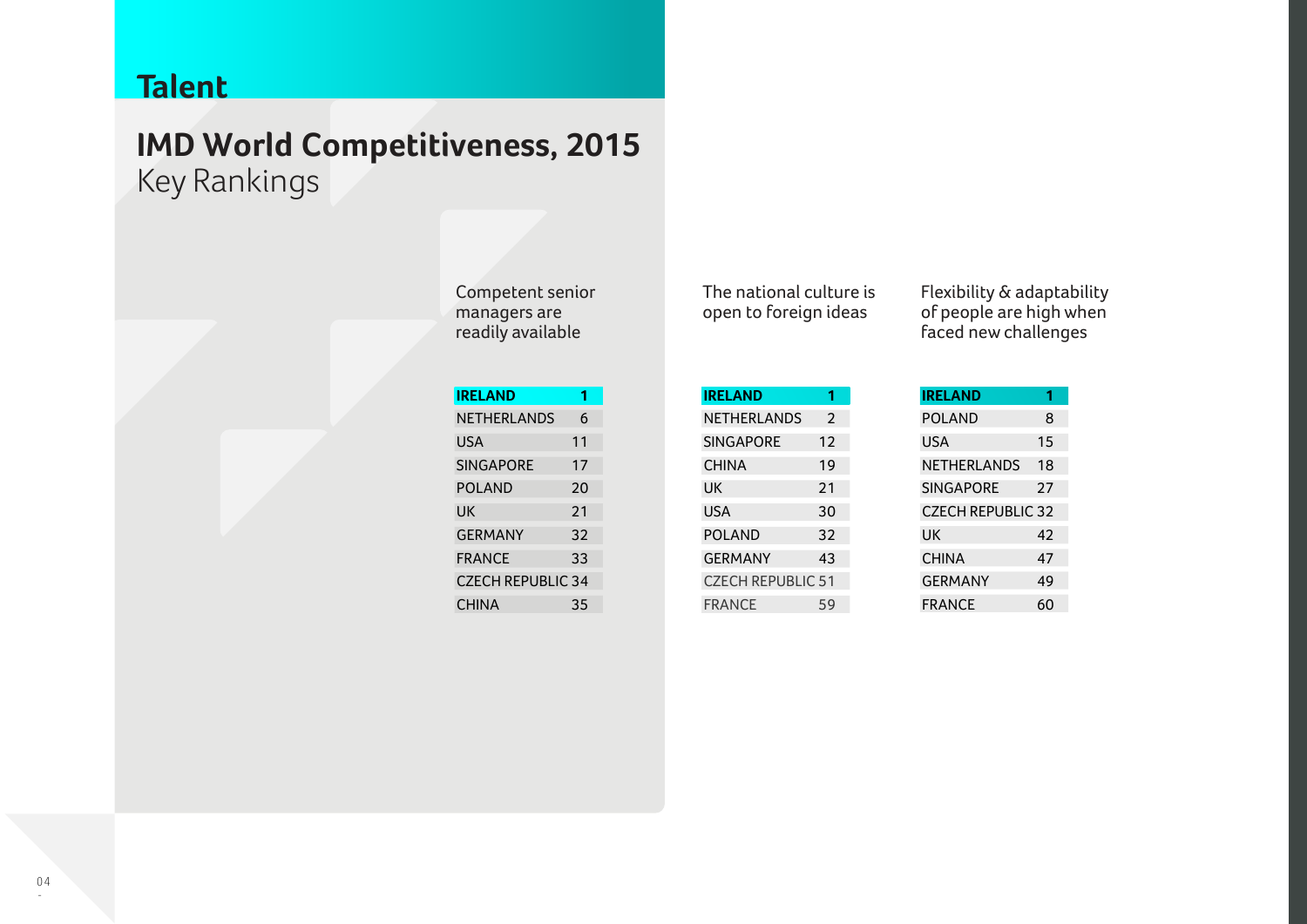## **Education**

Ireland's education system ranks in the top ten in the world. There are over 1 million people currently in full time education.

**Source: IMD Competitiveness Yearbook, 2015**

- 
- I In 2014 over 255,000 students participated in third level courses across Ireland's universities and colleges
	- Over 65,000 studied Social Sciences including Business and Law equating to 26% of total student numbers
	- Over 70,000 or 28% studied Science and Engineering courses

### **Total Number of Students by Field of Study 2014**

| <b>DISCIPLINE</b>                       | <b>UGRAD</b> | <b>POST GRAD</b> | <b>TOTAL</b> |
|-----------------------------------------|--------------|------------------|--------------|
| <b>AGRICULTURE &amp; VETERINARY</b>     | 3,831        | 478              | 4,309        |
| <b>COMBINED</b>                         | 1,096        | 27               | 1,123        |
| <b>EDUCATION</b>                        | 10,653       | 7,274            | 17,927       |
| ENGINEERING, MANUFACTURING              |              |                  |              |
| & CONSTRUCTION                          | 24,718       | 3,589            | 28,307       |
| <b>GENERAL PROGRAMMES</b>               | 924          | 1,225            | 2,149        |
| <b>HEALTH &amp; WELFARE</b>             | 36,510       | 8,977            | 45,487       |
| <b>HUMANITIES &amp; ARTS</b>            | 33,008       | 4,652            | 37,660       |
| SCIENCE, MATHEMATICS & COMPUTING 35,473 |              | 7,691            | 43,164       |
| <b>SERVICES</b>                         | 9,271        | 492              | 9,763        |
| SOCIAL SCIENCE, BUSINESS & LAW          | 53,384       | 14,309           | 67,693       |
| <b>TOTAL</b>                            | 208,868      | 48,714           | 257,582      |

**Source: Higher Education Authority, 2014.**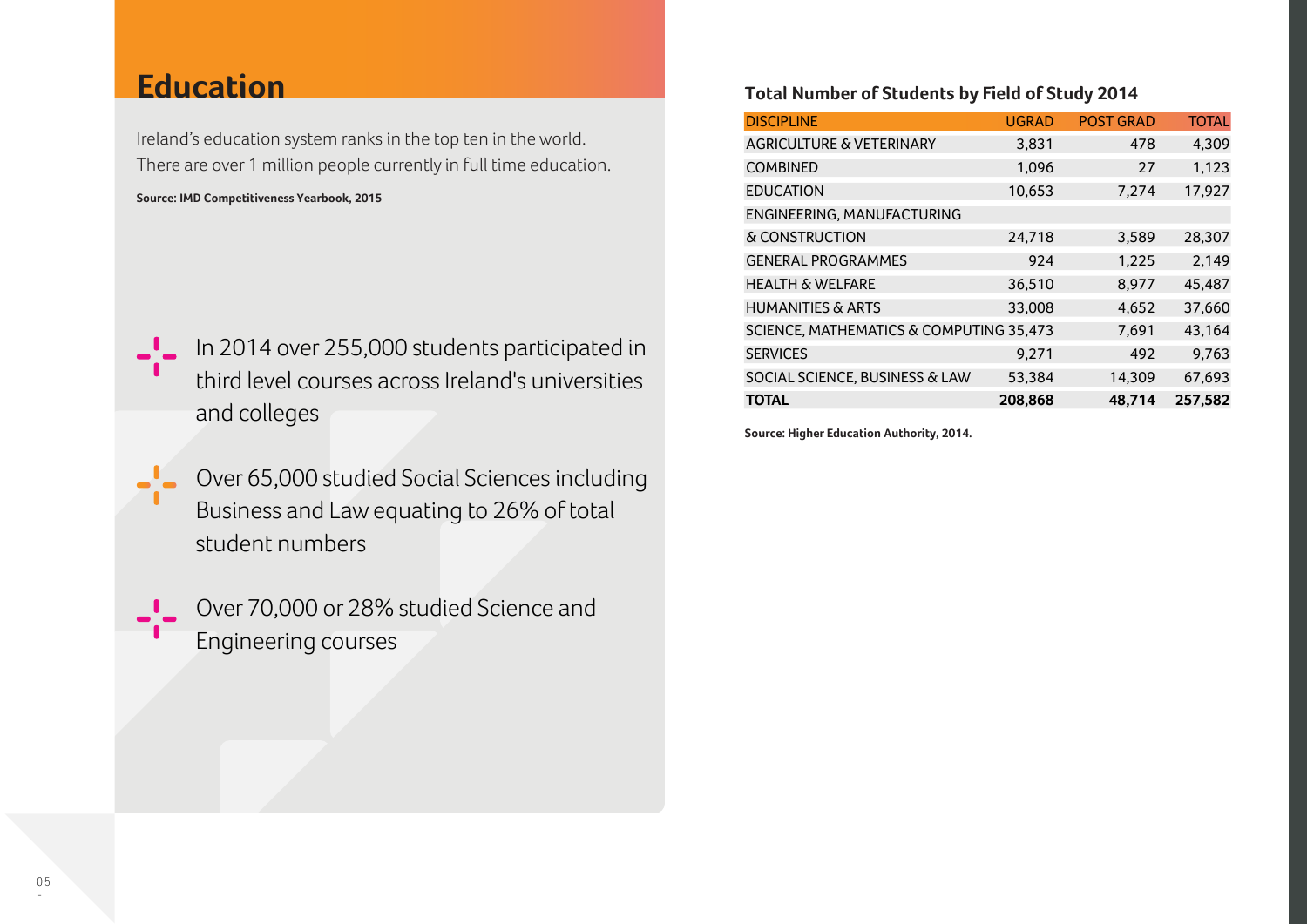## **Education**

Jobs plus Initiatives encourages and rewards employers who offer employment opportunities to the long term unemployed. This scheme offers up to €10,000 for a qualifying recruit payable on a monthly basis over a 2 year period. Registration is available online at **<www.jobsplus.ie>**

**The Springboard Programme** assists those unemployed to gain employment by retraining and acquiring new skills in demand. Courses will focus on IT, communication, international languages and international financial services. Over 9,000 places across 42 higher education colleges providing 285 courses will be available through this programme focussing on the areas of ICT, green economy, Biopharma sectors and others. 3,921 people completed a Springboard course in 2014. For more Information see **<www.springboardcourses.ie>**

**The Job Bridge Scheme** consists of work experience placements of 6 or 9 months for unemployed individuals. Participants must be on the Live Register for 3 months. The intern receives an allowance equivalent to their current Social Welfare allowance, plus an additional €50 per week for the duration of the internship **<www.jobbridge.ie>**

### **Graduate Output by Field of Study 2013**

| <b>DISCIPLINE</b>                           | <b>UGRAD</b> | <b>POSTGRAD</b> | <b>TOTAL</b> |
|---------------------------------------------|--------------|-----------------|--------------|
| <b>AGRICULTURE &amp; VETERINARY</b>         | 1.004        | 147             | 1,151        |
| <b>EDUCATION</b>                            | 2,668        | 3,825           | 6,493        |
| ENGINEERING, MANUFACTURING                  |              |                 |              |
| & CONSTRUCTION                              | 7,141        | 1,387           | 8,528        |
| <b>GENERAL PROGRAMMES</b>                   | 170          | 65              | 235          |
| <b>HEALTH &amp; WELFARE</b>                 | 10,588       | 4,086           | 14,674       |
| <b>HUMANITIES &amp; ARTS</b>                | 7,842        | 2,279           | 10,121       |
| <b>SCIENCE, MATHEMATICS &amp; COMPUTING</b> | 7.704        | 3,318           | 11,022       |
| <b>SERVICES</b>                             | 2,993        | 239             | 3,232        |
| SOCIAL SCIENCE, BUSINESS & LAW              | 16,465       | 8,339           | 24,804       |
| <b>TOTAL</b>                                | 56,575       | 23.685          | 80,260       |

**Source: Higher Education Authority, 2013.**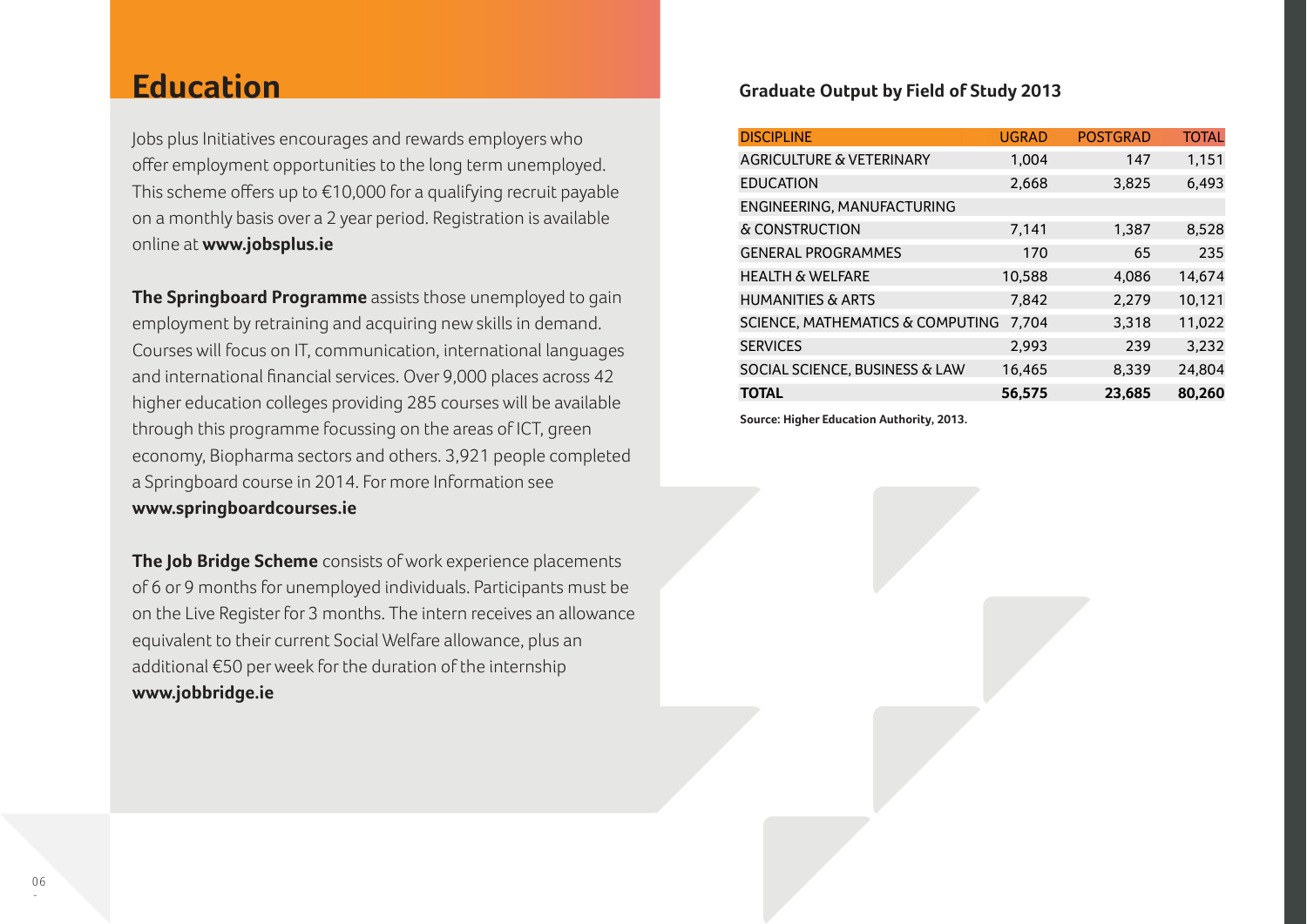## **Education**

### **Increasing Numbers of ICT Graduates**

A government ICT\* skills strategy is driving significant increases in graduates with continuous increases forecasted for 2018.

### **Multi-Cultural Society**

More than half a million Irish residents (514,068 people) speak a foreign language (language other than English or Irish), with Polish being by far the most common followed by French, Lithuanian, German, Russian, Spanish and Romanian. Of the 514,068 people who speak a foreign language 145,919 were Irish nationals. From 2011 to 2013 a total of 225,516 foreign nationals began working in Ireland.

Ireland remains a preferred location for young Europeans; in 2013 alone over 55k Europeans came to work in Ireland. In addition, Ireland also has access to 500 million customers with reduced trade barriers and tariffs.

### **(Forecasted) Increase in Graduate Tech Output 2008-2018**

| <b>DEGREE</b>                                | 2008 VS 2013 | 2013 VS 2018 |
|----------------------------------------------|--------------|--------------|
|                                              | (% CHANGE)   | (% CHANGE)   |
| PRIMARY DEGREE HONOURS COMPUTING             | $+82$        | +69          |
| <b>MASTERS COMPUTING</b>                     | $+63$        | $+50$        |
| PRIMARY DEGREE HONOURS                       |              |              |
| <b>ELECTRONIC ENGINEERING</b>                | $+50$        | $+106$       |
| <b>MASTERS DEGREE ELECTRONIC ENGINEERING</b> | $+64$        | +164         |

### **Source: HEA, November 2013**

\* Information Communication Technology

### **Foreign Nationals living in Ireland**

|                       | 2011 - 2013 |
|-----------------------|-------------|
| <b>UNITED KINGDOM</b> | 39,082      |
| <b>POLAND</b>         | 25,971      |
| <b>ROMANIA</b>        | 16,820      |
| <b>BRAZIL</b>         | 16,715      |
| <b>SPAIN</b>          | 11,542      |
| <b>LITHUANIA</b>      | 8,936       |
| <b>FRANCE</b>         | 8,760       |
| <b>UNITED STATES</b>  | 8,456       |
| <b>ITALY</b>          | 8,346       |
| <b>GERMANY</b>        | 6,461       |
| <b>INDIA</b>          | 5,940       |
| LATVIA                | 5,521       |
| <b>HUNGARY</b>        | 5,427       |
| PORTUGAL              | 3,420       |
| <b>SLOVAKIA</b>       | 3,243       |
| <b>CHINA</b>          | 3,180       |
| <b>PAKISTAN</b>       | 2,435       |
| <b>KOREA</b>          | 2,226       |
| <b>NETHERLANDS</b>    | 2,191       |
| CANADA                | 1,965       |
| <b>CZECH REPUBLIC</b> | 1,906       |
| <b>AUSTRALIA</b>      | 1,789       |
| <b>BULGARIA</b>       | 1,627       |
| <b>SWEDEN</b>         | 1,563       |
| <b>NIGERIA</b>        | 1,479       |
| <b>OTHER</b>          | 30,515      |
| TOTAL                 | 225,516     |

**Source: CSO, 2015**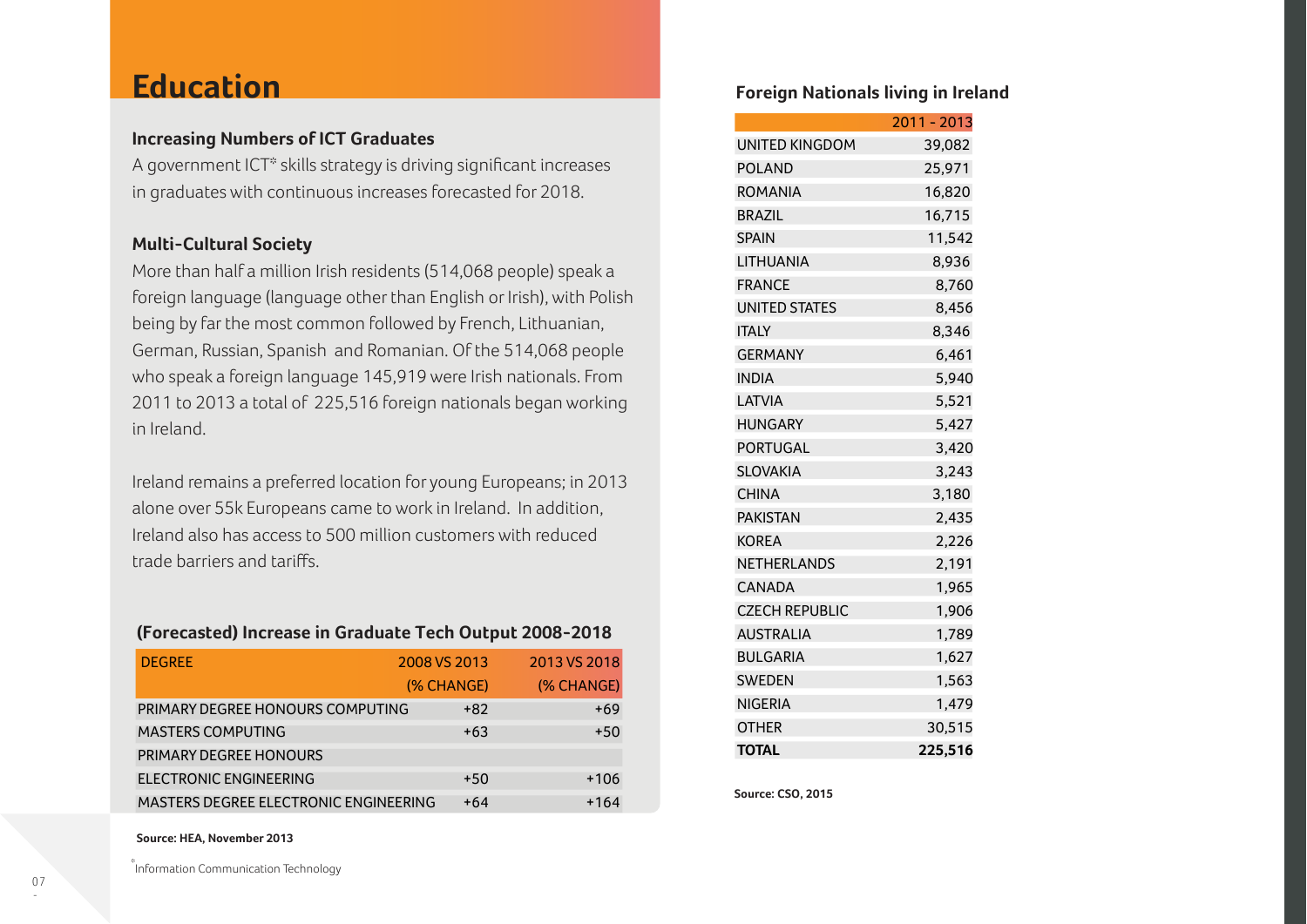# **Connected Research Priority Areas**

 $\blacksquare$  Ireland has a strong national research ecosystem with 14 priority areas for research. This research is been conducted across 38 research centers in Ireland's third level colleges. The 14 priority areas have been clustered in 6 themes as the table across illustrates.

| <b>ICT</b>                               | <b>Future Network &amp; Communications</b>  |
|------------------------------------------|---------------------------------------------|
|                                          | Data Analytics Management,                  |
|                                          | Security & Privacy                          |
|                                          | Digital platforms, Content & Applications   |
| <b>Health &amp; Medical Technologies</b> | Connected Health and Independent Living     |
|                                          | <b>Medical Devices</b>                      |
|                                          | Diagnostics                                 |
|                                          | Therapeutics, synthesis, formulation,       |
|                                          | processing & drug delivery                  |
| <b>Sustainable Food</b>                  | <b>Food for Health</b>                      |
|                                          | Sustainable Food Production & Processing    |
| <b>Energy</b>                            | Marine Renewable Energy                     |
|                                          | <b>Smart Cities &amp; Smart Grids</b>       |
| <b>Manufacturing &amp; Materials</b>     | <b>Manufacturing Competitiveness</b>        |
|                                          | Processing Technologies & Novel Materials   |
| <b>Innovation in Services &amp;</b>      | Innovation in Services & Business Processes |
| <b>Business Processes</b>                |                                             |

**Source: Department of Jobs, Enterprise & Innovation – National Research Prioritisation Report, 2015**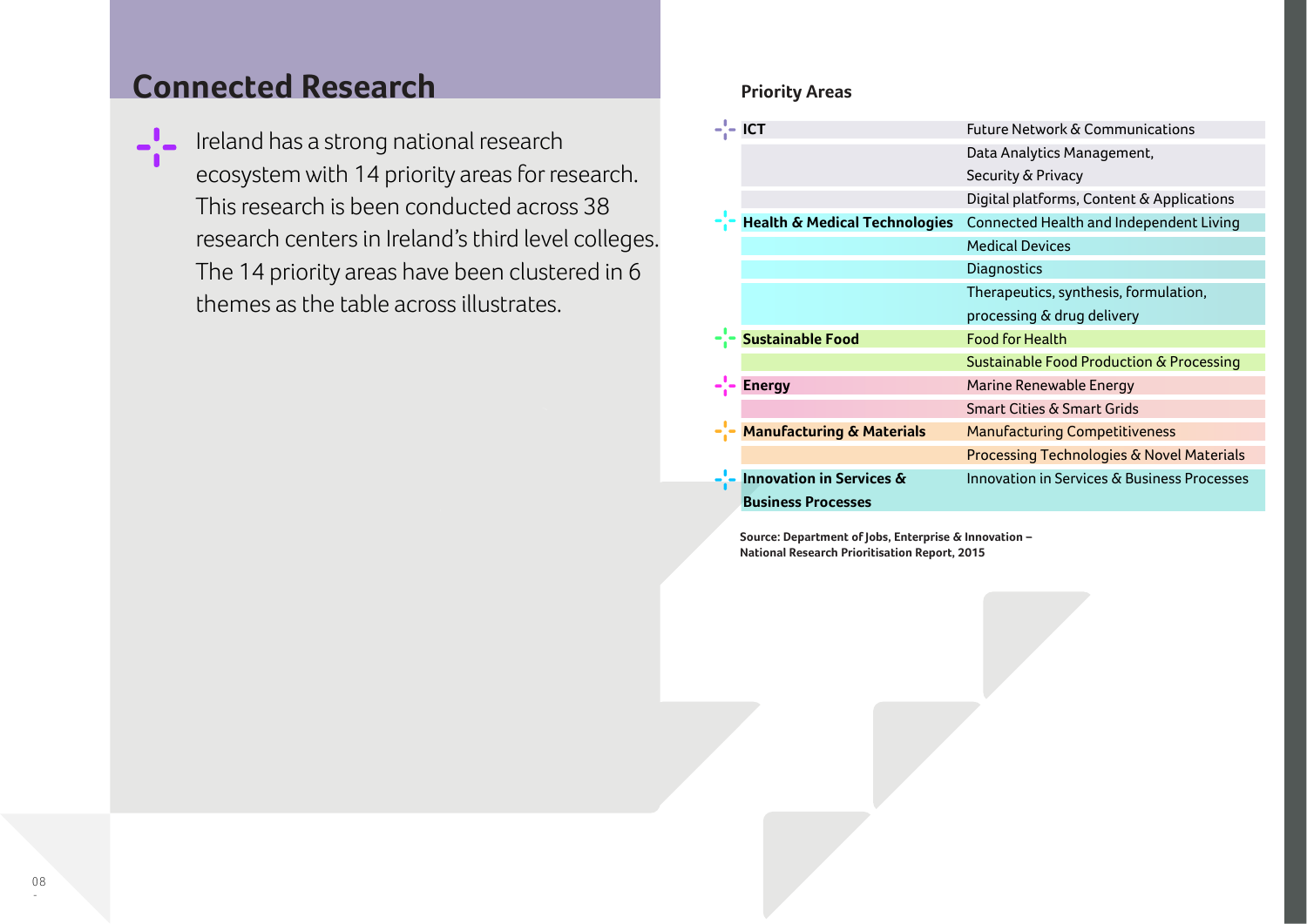## **Labour Costs**

Since 2008 Irish labour costs have remained relatively stable compared to a number of EU countries which have experienced significant increases in wages and salaries.

### **Euro Labour Costs P/Hour 2 014 (Total Labour Costs)**

|                    | <b>PER HOUR</b> | <b>PER HOUR</b> | <b>%CHANGE</b> |
|--------------------|-----------------|-----------------|----------------|
|                    | 2008            | 2014            | 2008/2014      |
| <b>NORWAY</b>      | 37.80           | 54.00           | 43%            |
| <b>DENMARK</b>     | 34.60           | 40.30           | 16%            |
| <b>BELGIUM</b>     | 32.90           | 39.00           | 19%            |
| <b>SWEDEN</b>      | 31.60           | 37.40           | 18%            |
| <b>LUXEMBOURG</b>  | 31.00           | 35.90           | 16%            |
| <b>FRANCE</b>      | 31.20           | 34.60           | 11%            |
| <b>NETHERLANDS</b> | 29.80           | 34.00           | 14%            |
| <b>FINLAND</b>     | 27.10           | 32.30           | 19%            |
| <b>AUSTRIA</b>     | 26.40           | 31.50           | 19%            |
| <b>GERMANY</b>     | 27.90           | 31.40           | 13%            |
| <b>IRELAND</b>     | 28.90           | 29.80           | 3%             |

**Source: Eurostat, 2014**

**Ireland's tax wedge is one of the lowest in the OECD**

| <b>COUNTRIES1</b>      | <b>INCOME TAX</b> | <b>EMPLOYEE</b> | <b>EMPLOYER</b>  | <b>TOTAL TAX</b>   |
|------------------------|-------------------|-----------------|------------------|--------------------|
|                        |                   | <b>SSC</b>      | SSC <sup>2</sup> | WEDGE <sup>3</sup> |
| <b>BELGIUM</b>         | 21.80             | 10.80           | 23.00            | 55.6               |
| <b>AUSTRIA</b>         | 12.80             | 14.00           | 22.60            | 49.4               |
| <b>GERMANY</b>         | 16.00             | 17.10           | 16.20            | 49.3               |
| <b>HUNGARY</b>         | 12.50             | 14.40           | 22.20            | 49.1               |
| <b>FRANCE</b>          | 10.60             | 10.20           | 27.70            | 48.5               |
| <b>ITALY</b>           | 16.70             | 7.20            | 24.30            | 48.2               |
| <b>FINLAND</b>         | 18.30             | 6.50            | 19.10            | 43.9               |
| <b>CZECH REPUBLIC</b>  | 9.10              | 8.20            | 25.40            | 42.7               |
| <b>SLOVENIA</b>        | 9.60              | 19.00           | 13.90            | 42.5               |
| <b>SWEDEN</b>          | 13.20             | 5.30            | 23.90            | 42.4               |
| <b>PORTUGAL</b>        | 13.10             | 8.90            | 19.20            | 41.2               |
| <b>SLOVAK REPUBLIC</b> | 7.20              | 10.20           | 23.80            | 41.2               |
| <b>SPAIN</b>           | 12.80             | 4.90            | 23.00            | 40.7               |
| <b>GREECE</b>          | 7.10              | 12.70           | 20.60            | 40.4               |
| <b>ESTONIA</b>         | 13.20             | 1.50            | 25.40            | 40.1               |
| <b>DENMARK</b>         | 35.60             | 2.80            | 0.00             | 38.4               |
| <b>TURKEY</b>          | 10.60             | 12.80           | 14.90            | 38.3               |
| <b>LUXEMBOURG</b>      | 15.70             | 11.00           | 11.00            | 37.7               |
| <b>NETHERLANDS</b>     | 14.60             | 13.90           | 9.20             | 37.7               |
| <b>NORWAY</b>          | 18.30             | 7.30            | 11.50            | 37.1               |
| <b>OECD - AVERAGE</b>  |                   |                 |                  | 36.0               |
| <b>POLAND</b>          | 6.00              | 15.30           | 14.40            | 35.7               |
| <b>ICELAND</b>         | 26.10             | 0.40            | 7.10             | 33.6               |
| <b>JAPAN</b>           | 6.60              | 12.30           | 12.90            | 31.8               |
| <b>UNITED STATES</b>   | 15.70             | 7.00            | 8.90             | 31.6               |
| <b>CANADA</b>          | 13.90             | 6.80            | 10.80            | 31.5               |
| <b>UNITED KINGDOM</b>  | 13.00             | 8.40            | 9.70             | 31.1               |
| <b>IRELAND</b>         | 14.90             | 3.60            | 9.70             | 28.2               |
| <b>AUSTRALIA</b>       | 22.10             | 0.00            | 5.60             | 27.7               |
| SWITZERLAND            | 10.50             | 5.90            | 5.90             | 22.3               |
| <b>KOREA</b>           | 4.60              | 7.60            | 9.30             | 21.5               |
| <b>ISRAEL</b>          | 8.30              | 7.40            | 4.80             | 20.5               |
| <b>MEXICO</b>          | 7.80              | 1.20            | 10.50            | 19.5               |
| <b>NEW ZEALAND</b>     | 17.20             | 0.00            | 0.00             | 17.2               |
| <b>CHILE</b>           | 0.00              | 7.00            | 0.00             | 7.0                |

**Source: OECD, 2014**

<sup>1</sup> Countries ranked by decreasing labour costs.

2 Includes payroll taxes where applicable.

<sup>3</sup> Due to rounding, the total tax wedge may differ by one or more percentage points from the sum of the components. For Denmark, the Green Check (cash benefit) contributes to the difference as it is not included in the components.

Note the numbers in this table are based on the average wage in each country.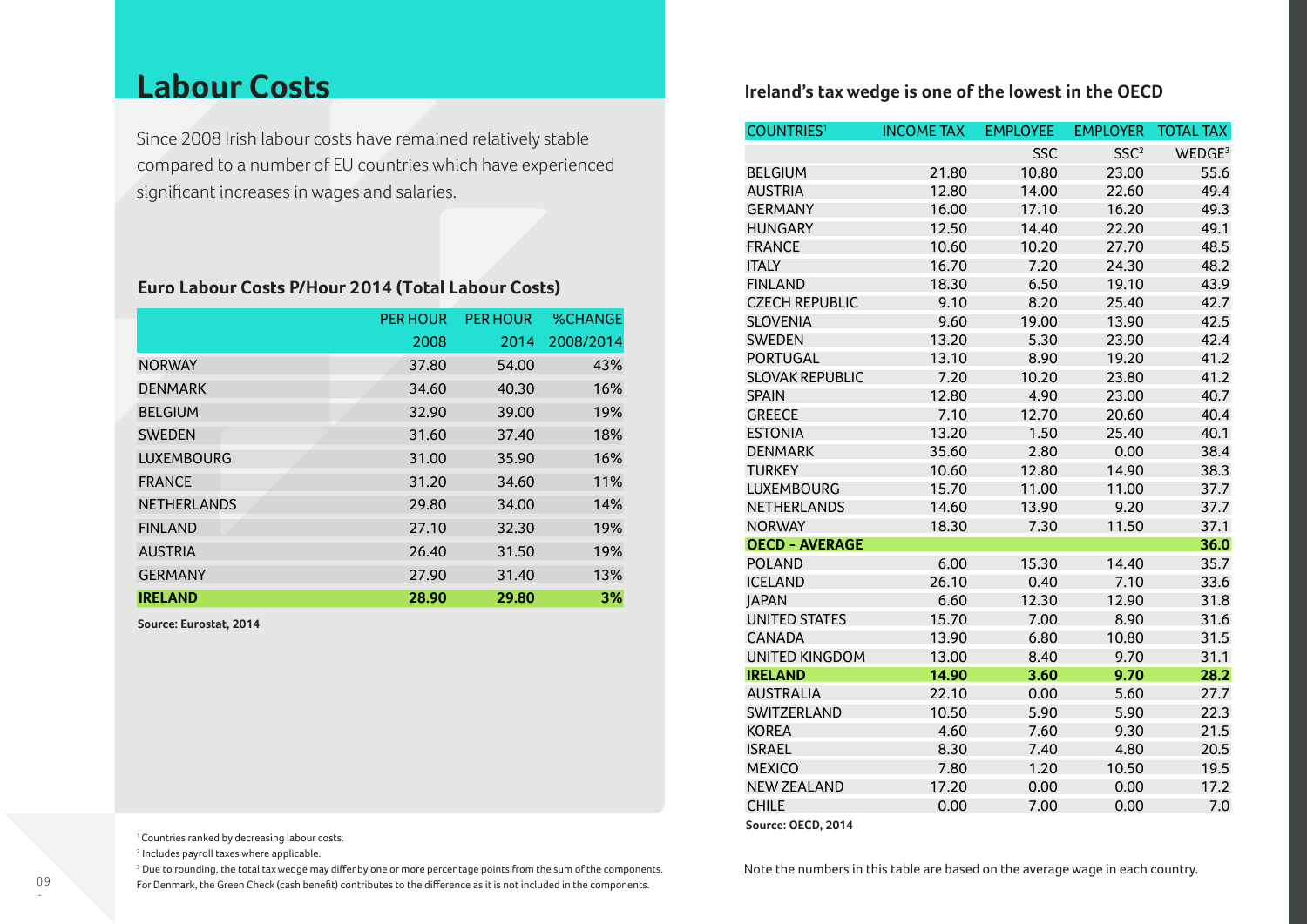- Inflation below the EU average since 2008
- On-going relative competitiveness improvements
- The cost of housing has decreased with residential rents down c.15% from peak levels, and residential house prices down c.20%
- According to "Cost of City Rankings" Mercer 2015, Dublin is still less expensive than other cities like Zurich, London, Paris, and New York and Sydney.

## **Cost of Living** Snapshot of rents for 2 bed properties (€ per month)

|                       | Q <sub>1</sub> | Q4    | %        |
|-----------------------|----------------|-------|----------|
|                       | 2008           | 2014  | Change   |
| <b>DUBLIN CITY</b>    | 1,354          | 1,148 | $-15.2%$ |
| <b>CORK CITY</b>      | 991            | 865   | $-12.8%$ |
| <b>GALWAY CITY</b>    | 851            | 802   | $-5.8%$  |
| <b>LIMERICK CITY</b>  | 770            | 581   | $-24.6%$ |
| <b>WATERFORD CITY</b> | 616            | 492   | $-20.1%$ |
| <b>LETTERKENNY</b>    | 599            | 454   | $-24.1%$ |

**Source: PRTB Rent Report, 2015**

### **Average Residential House Prices**

|                           | O <sub>4</sub> | O4      | Q4                       | Q4   | %        |
|---------------------------|----------------|---------|--------------------------|------|----------|
|                           | 2008           | 2010    | 2012                     | 2014 | Change   |
| <b>DUBLIN CITY CENTRE</b> | 329.625        | 238,551 | 230,267 342,329          |      | 3.9%     |
| <b>CORK CITY</b>          | 299.113        |         | 260,492 233,910 255,358  |      | $-14.6%$ |
| <b>GALWAY CITY</b>        | 254.120        |         | 225,925 222,485 195,564  |      | $-23%$   |
| <b>LIMERICK CITY</b>      | 269.879        |         | 242,094 223,458 220,940  |      | $-18.1%$ |
| <b>WATERFORD CITY</b>     | 252.322        |         | 195,934 1977,750 168,386 |      | $-33.3%$ |

**Source: Department of the Environment, 2015**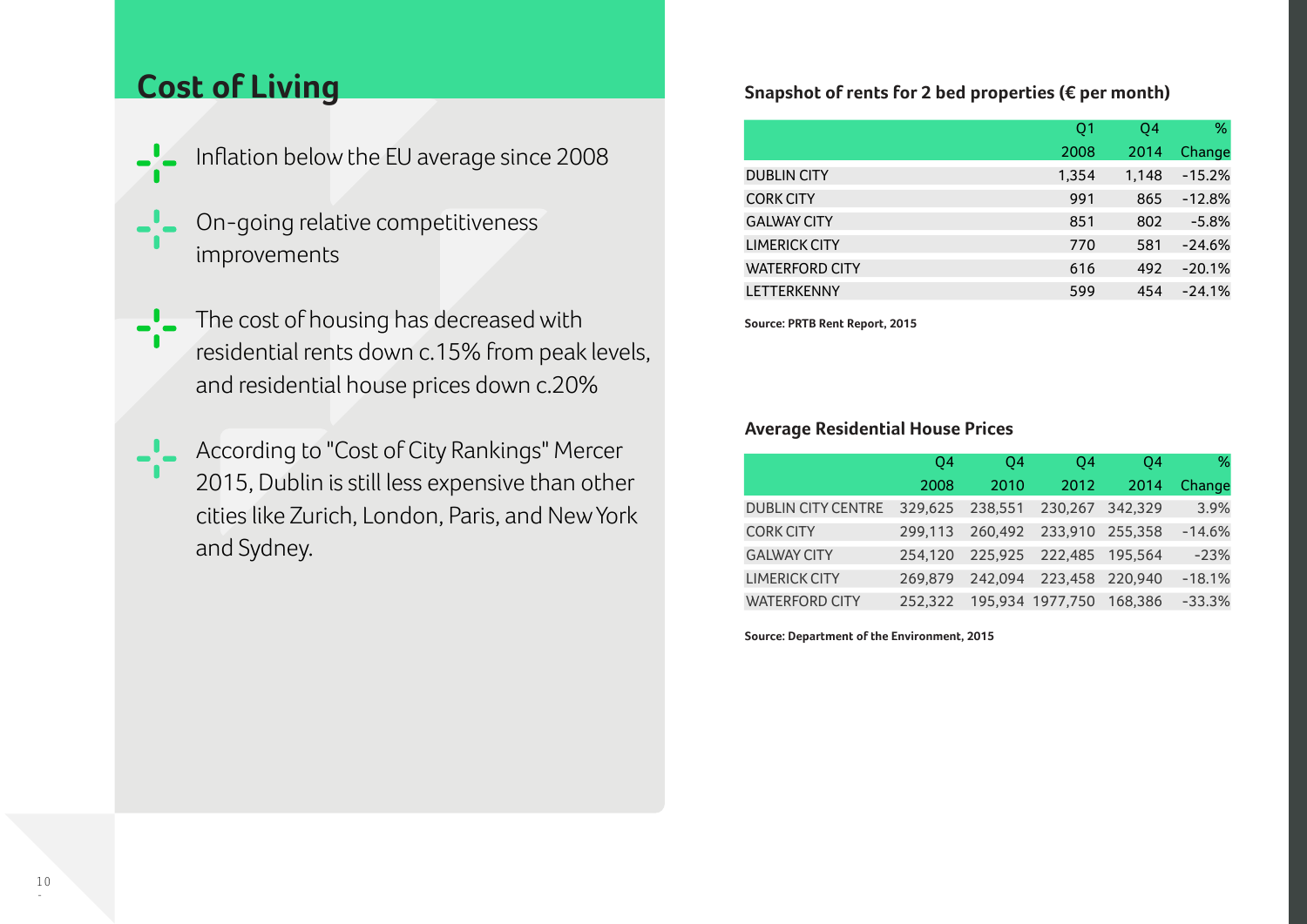Ireland's corporate tax rate is 12.5%. The PWC 'Paying Taxes 2015: The Global Picture' has ranked Ireland 1st in Europe for ease of paying business taxes.

| $\mathbf{0}$ | 10 | 20 | 30 | 40 | 50                                                                                                                                                                                                                                                    |
|--------------|----|----|----|----|-------------------------------------------------------------------------------------------------------------------------------------------------------------------------------------------------------------------------------------------------------|
|              |    |    |    |    | HEADLINE CORPORATION<br>TAX RATES %<br>10.00%<br>12.50%<br>15.00%<br>17.00%<br>19.00%<br>19.00%<br>19.00%<br>20.00%<br>21.00%<br>22.00%<br>23.50%<br>25.00%<br>25.00%<br>25.00%<br>28.00%<br>29.22%<br>29.65%<br>33.06%<br>33.33%<br>33.99%<br>40.00% |

## **Tax Personal Tax/Social Security**

### **Social Security Contributions 2015**

PAYE Related Social Insurance is payable by employers and employees. The contributions from 1st January 2015 are:

### **PRSI Employer**

Standard class "A1" (> €500 a week) - 10.75% on all income

### **PRSI Employee** 4% on all earnings

### **Universal Social Charge**

0% < 12,012 1.5% to 12,012 3.5% (12,013 to 17,576) 7% (17,577 to 70,044)

## **Personal Tax/Social Security**

| PERSONAL TAXABLE INCOME (€) AND RATE |                     |                       |  |  |  |
|--------------------------------------|---------------------|-----------------------|--|--|--|
| SINGLE/WIDOWED WITHOUT               | <b>FIRST 33,800</b> | BALANCE @ 40%         |  |  |  |
| <b>DEPENDENT CHILDREN</b>            | ล 20%               |                       |  |  |  |
| SINGLE/WIDOWED                       | <b>FIRST 36,800</b> | <b>BALANCE AT 40%</b> |  |  |  |
| <b>QUALIFYING FOR ONE-PARENT</b>     | a20%                |                       |  |  |  |
| <b>FAMILY TAX CREDIT</b>             |                     |                       |  |  |  |
| <b>MARRIED ONE INCOME</b>            | <b>FIRST 42,800</b> | BALANCE @ 40%         |  |  |  |
|                                      | <u>බ20%</u>         |                       |  |  |  |
| <b>MARRIED TWO INCOMES</b>           | <b>FIRST 67,600</b> | BALANCE @ 40%         |  |  |  |
|                                      | ລ20%                |                       |  |  |  |

**Source: Deloitte & Touche, 2015**

**Source: KPMG 2015**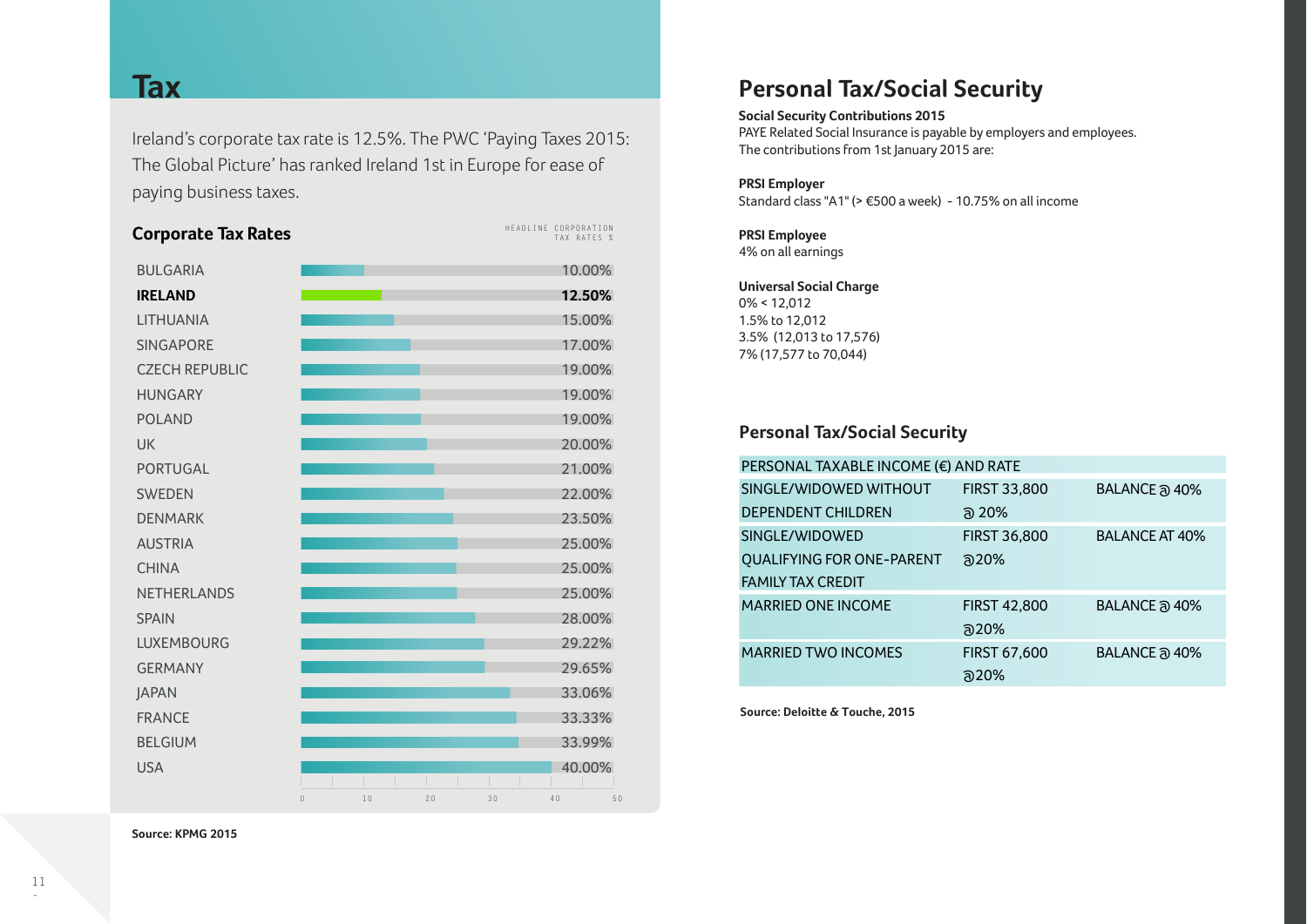## **Infrastructure**

### **Telecommunications**

Ireland has one of the most advanced and competitive telecommunications infrastructures in Europe. The telecommunications market is fully de-regulated and numerous companies have entered the market. Large investments in recent years have resulted in state-of-the-art optical networks with world class national and international connectivity.

The Diagram below shows that, from an international comparison perspective, Ireland (€16.43) ranks in first place. The average price in Ireland is 50% cheaper than the average price for all of the countries included in the analysis.

### **Business Mobile Broadband Basket (International comparison)**



Diagram below shows that Ireland ( $\epsilon$ 42.7) ranks in the third place. The average price in Ireland is 19% cheaper than the average price for all of the countries included in the analysis.

### **Business Standalone Fixed Voice Basket (National comparison)**



**Source: Commission for Communications Regulation 2015.**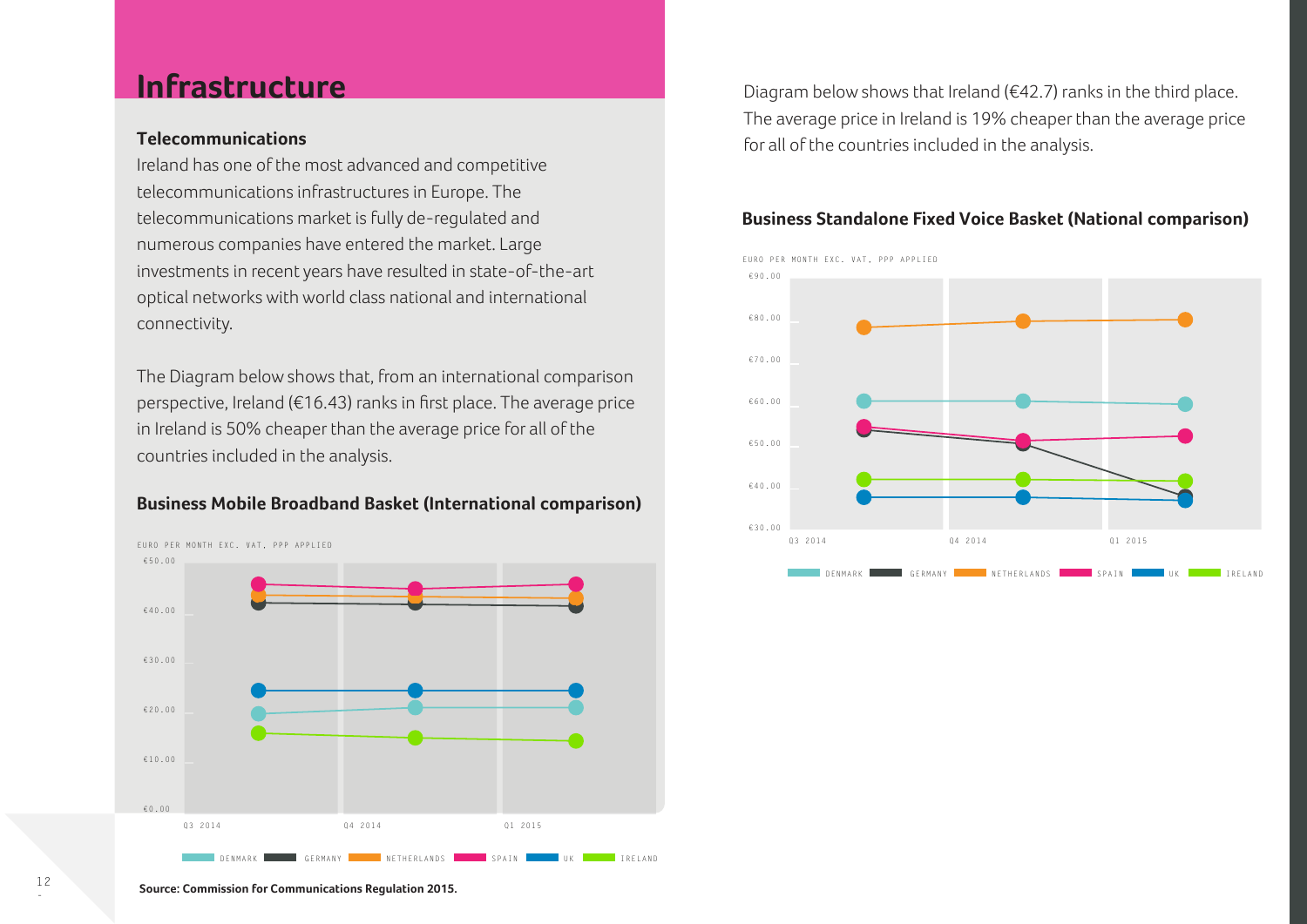## **Utilities**

### **Electricity, Oil and Gas**

| FUFI.              | <b>FORM</b>                               | <b>SUPPLY</b> | UNIT OF AVG PRICE<br><b>PER UNIT</b><br>(€) |
|--------------------|-------------------------------------------|---------------|---------------------------------------------|
| OIL                | <b>GAS OIL</b>                            | <b>LITRE</b>  | 0.8660                                      |
|                    | <b>LIGHT FUEL OIL</b>                     | <b>LITRE</b>  | 0.8160                                      |
|                    | <b>MEDIUM FUEL OIL</b>                    | <b>LITRE</b>  | 0.7640                                      |
|                    | <b>HEAVY FUEL OIL</b>                     | <b>LITRE</b>  | 0.7210                                      |
| L.P.G.             | <b>COMMERCIAL CYLINDERS</b>               | KG            | 1.9530                                      |
|                    | BULK L.P.G. (0-3 TONNES)                  | <b>LITRE</b>  | 0.6410                                      |
|                    | BULK L.P.G. (3.1-40 TONNES)               | <b>LITRE</b>  | 0.5660                                      |
| <b>NATURAL GAS</b> | BAND I1: < 278 MWH PER ANNUM              | <b>KWH</b>    | 0.0651                                      |
|                    | BAND I2: >=278 < 2,778 MWH PER ANNUM      | <b>KWH</b>    | 0.0519                                      |
|                    | BAND I3: >=2,778 <27,778 MWH PER ANNUM    | <b>KWH</b>    | 0.0459                                      |
|                    | BAND 14: >=27,778 <277,778 MWH PER ANNUM  | <b>KWH</b>    | 0.0318                                      |
| <b>ELECTRICITY</b> | BAND IA: < 20 MWH PER ANNUM               | <b>KWH</b>    | 0.2238                                      |
|                    | BAND IB: >=20 < 500 MWH PER ANNUM         | <b>KWH</b>    | 0.1806                                      |
|                    | BAND IC: >=500 < 2,000 MWH PER ANNUM      | <b>KWH</b>    | 0.1488                                      |
|                    | BAND ID: >=2000 < 20,000 MWH PER ANNUM    | <b>KWH</b>    | 0.1223                                      |
|                    | BAND IE: >=20,000 < 70,000 MWH PER ANNUM  | <b>KWH</b>    | 0.1012                                      |
|                    | BAND IF: >=70,000 < 150,000 MWH PER ANNUM | <b>KWH</b>    | 0.0962                                      |

**Source: Sustainable Energy Authority of Ireland (SEAI) April 2015. Note: All prices inclusive of 13.5% VAT**

### **Water**

Irish Water is Ireland's new national water utility that is responsible for providing and developing water services throughout Ireland. Irish Water's remit includes bringing the water and waste water services of the 34 Local Authorities together under one national service provider.

### **Water Rates per cubic metre €**

| <b>COUNTY</b>    | <b>AREA</b>                 | RATE $\epsilon$ |
|------------------|-----------------------------|-----------------|
| <b>LIMERICK</b>  | <b>CITY</b>                 | 2.70            |
| <b>LIMERICK</b>  | <b>COUNTY</b>               | 2.70            |
| <b>WATERFORD</b> | <b>COUNTY</b>               | 2.66            |
| <b>GALWAY</b>    | <b>COUNTY</b>               | 2.45            |
| <b>CORK</b>      | <b>CITY</b>                 | 2.44            |
| <b>DUBLIN</b>    | DUN LAOGHAIRE/RATHDOWN      | 2.28            |
| <b>DUBLIN</b>    | NORTH DUBLIN FINGAL CO. CO. | 2.21            |
| <b>CORK</b>      | <b>COUNTY</b>               | 2.13            |
| <b>GALWAY</b>    | <b>CITY</b>                 | 2.10            |
| <b>DUBLIN</b>    | <b>CITY</b>                 | 1.99            |
| <b>DUBLIN</b>    | <b>SOUTH COUNTY</b>         | 1.93            |

**Source: Irish Water 2015**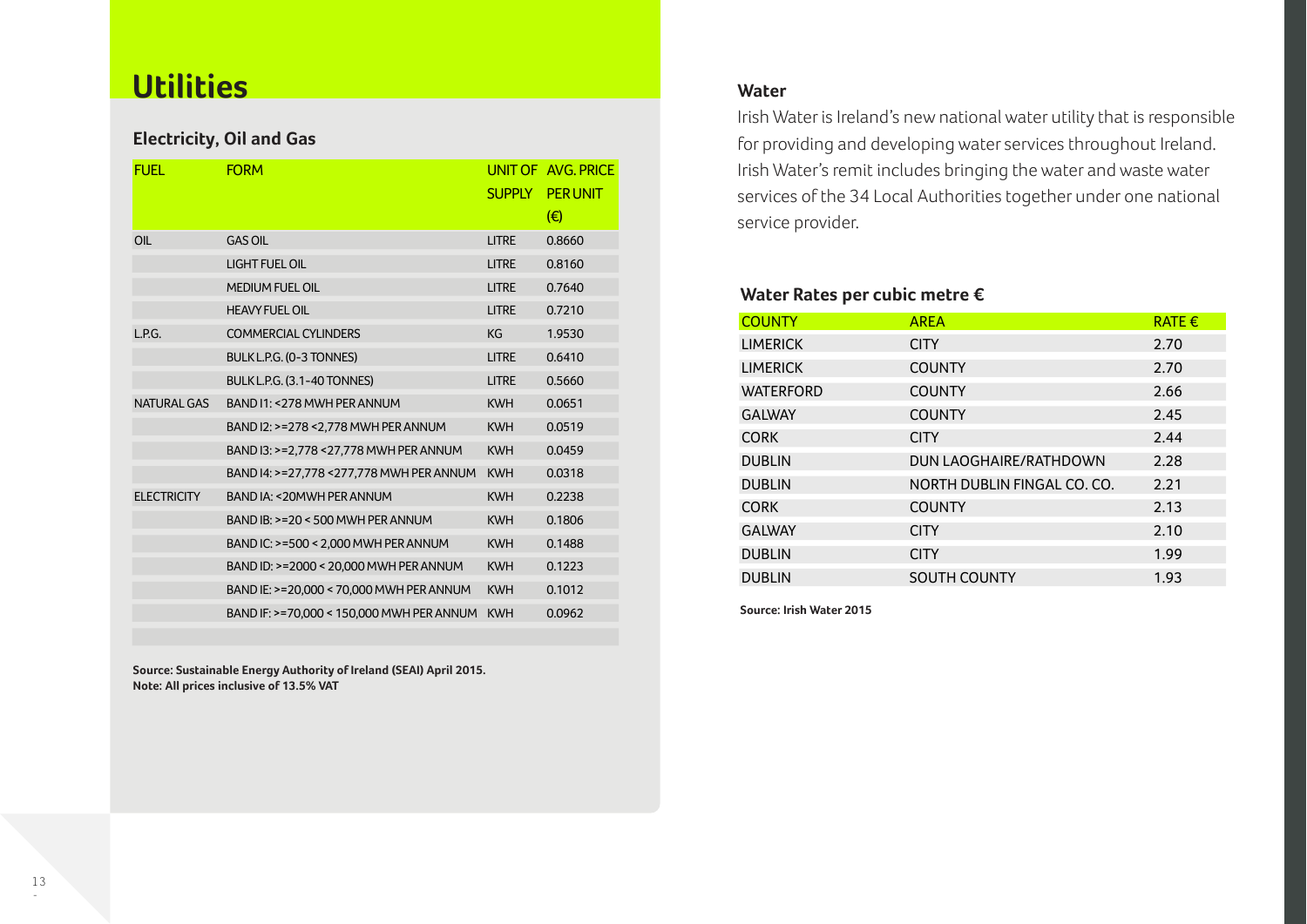## **Property**

Confidence is returning to the property market which has resulted in price increases in Dublin City Centre with rents of  $\mathrm{\epsilon}$ 538m $^2$  /  $\mathrm{\epsilon}$ 50ft $^2$ however Dublin suburbs remain competitive with rents of  $\mathrm{\epsilon}$ 269m $^2$  / €25ft<sup>2</sup> for South Suburbs, €161m<sup>2</sup> / €15ft<sup>2</sup> for North Suburbs and €151m<sup>2</sup> / €14ft<sup>2</sup> for West Suburbs. The city centre price increases will be addressed by the new office construction underway in Dublin.

Value remains in commercial property market, particularly in regional locations

Tender prices are back to prices last seen in the late 90s

### **Commercial / Industrial € / m2**

| <b>LOCATION</b>    | <b>OFFICE RENTS</b> | <b>INDUSTRIAL RENTS</b> |
|--------------------|---------------------|-------------------------|
|                    | PER SO FT PER ANNUM | PER SO FT PER ANNUM     |
| <b>CORK</b>        | €10-22              | €4-8                    |
| <b>GALWAY</b>      | €12-18              | €4-8                    |
| LIMERICK / SHANNON | €10-16              | €3-7                    |
| <b>WATERFORD</b>   | $€8-12$             | €3-8                    |
| <b>SLIGO</b>       | €5-10               | €4-7                    |
| <b>ATHLONE</b>     | $€8-12$             | €4-8                    |
| <b>DUNDALK</b>     | €10-15              | $€3-7$                  |
|                    |                     |                         |

**Source: IDA Ireland, 2015**



### **Index of Construction tender prices**

**Source: Society of Chartered Surveyors Ireland (SCSI), 2015**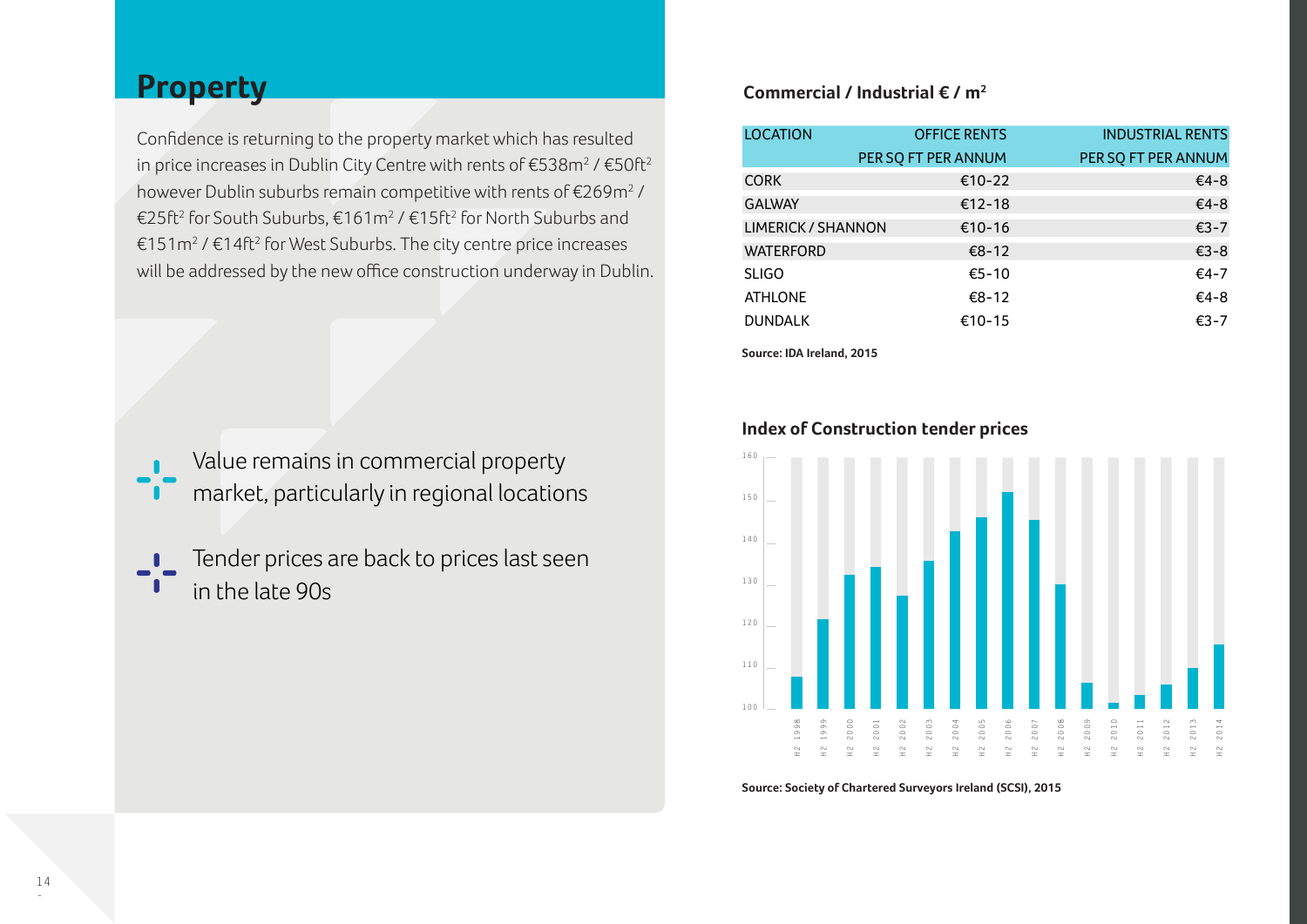# **Transportation**

## **International Road Freight Costs (Door to Door)**

| <b>ROUTE</b>   | <b>DESTINATION</b> | AVG PER TRAILER $\epsilon$ |
|----------------|--------------------|----------------------------|
| <b>IRELAND</b> | <b>LONDON</b>      | 1,000                      |
| <b>IRELAND</b> | AMSTERDAM          | 1,650                      |
| <b>IRELAND</b> | <b>BRUSSELS</b>    | 1,650                      |
| <b>IRELAND</b> | <b>PARIS</b>       | 1,700                      |
| <b>IRELAND</b> | <b>BERLIN</b>      | 2,250                      |
| <b>IRELAND</b> | <b>VIENNA</b>      | 2,600                      |
| <b>IRELAND</b> | <b>MILAN</b>       | 2,800                      |
| <b>IRELAND</b> | <b>WARSAW</b>      | 3,300                      |
| <b>IRELAND</b> | <b>PRAGUE</b>      | 3,175                      |

**Source: Freight Fox 2015**

## **Weekly Flight Schedule**

| <b>DESTINATION</b>   | <b>DUBLIN</b>  | <b>CORK</b>    | <b>SHANNON</b> |
|----------------------|----------------|----------------|----------------|
| <b>LONDON</b>        | 357            | 50             | 42             |
| <b>UK OTHER</b>      | 413            | 61             | 13             |
| <b>PARIS</b>         | 94             | $\overline{7}$ | $\overline{4}$ |
| <b>LYON</b>          | $\overline{7}$ |                |                |
| <b>FRANKFURT</b>     | 35             |                |                |
| <b>MUNICH</b>        | 21             | $\overline{2}$ |                |
| <b>BERLIN</b>        | 19             |                | $\overline{2}$ |
| <b>DUSSELDORF</b>    | 18             |                |                |
| <b>MADRID</b>        | 36             |                |                |
| <b>BARCELONA</b>     | 34             | 3              |                |
| <b>BRUSSELS</b>      | 33             | $\overline{2}$ |                |
| <b>LUXEMBOURG</b>    | 6              |                |                |
| <b>MILAN</b>         | 13             |                |                |
| <b>ROME</b>          | 27             |                |                |
| <b>AMSTERDAM</b>     | 35             | $\overline{7}$ |                |
| COPENHAGEN           | 25             |                |                |
| <b>STOCKHOLM</b>     | $\overline{7}$ |                |                |
| <b>PRAGUE</b>        | 14             |                |                |
| <b>ZURICH</b>        | 17             |                | 1              |
| <b>BASEL</b>         | 3              |                |                |
| <b>GENEVA</b>        | 12             |                |                |
| <b>WARSAW</b>        | 10             |                | $\overline{2}$ |
| <b>BUDAPEST</b>      | 10             |                |                |
| <b>NEW YORK</b>      | 48             |                | 20             |
| <b>BOSTON</b>        | 14             |                | $\overline{7}$ |
| <b>CHICAGO</b>       | 25             |                | 5              |
| <b>ATLANTA</b>       | $\overline{7}$ |                |                |
| <b>CHARLOTTE</b>     | $\overline{7}$ |                |                |
| PHILADELPHIA         | $\overline{7}$ |                | $\overline{7}$ |
| <b>SAN FRANCISCO</b> | $\overline{7}$ |                |                |
| <b>WASHINGTON</b>    | 11             |                |                |
| <b>LOS ANGELES</b>   | 3              |                |                |
| <b>DUBAI</b>         | 14             |                |                |
| <b>ABU DHABI</b>     | 14             |                |                |
| <b>TORONTO</b>       | 28             |                |                |

**Source: Airport Authorities, June 2015. Based on summer schedule**